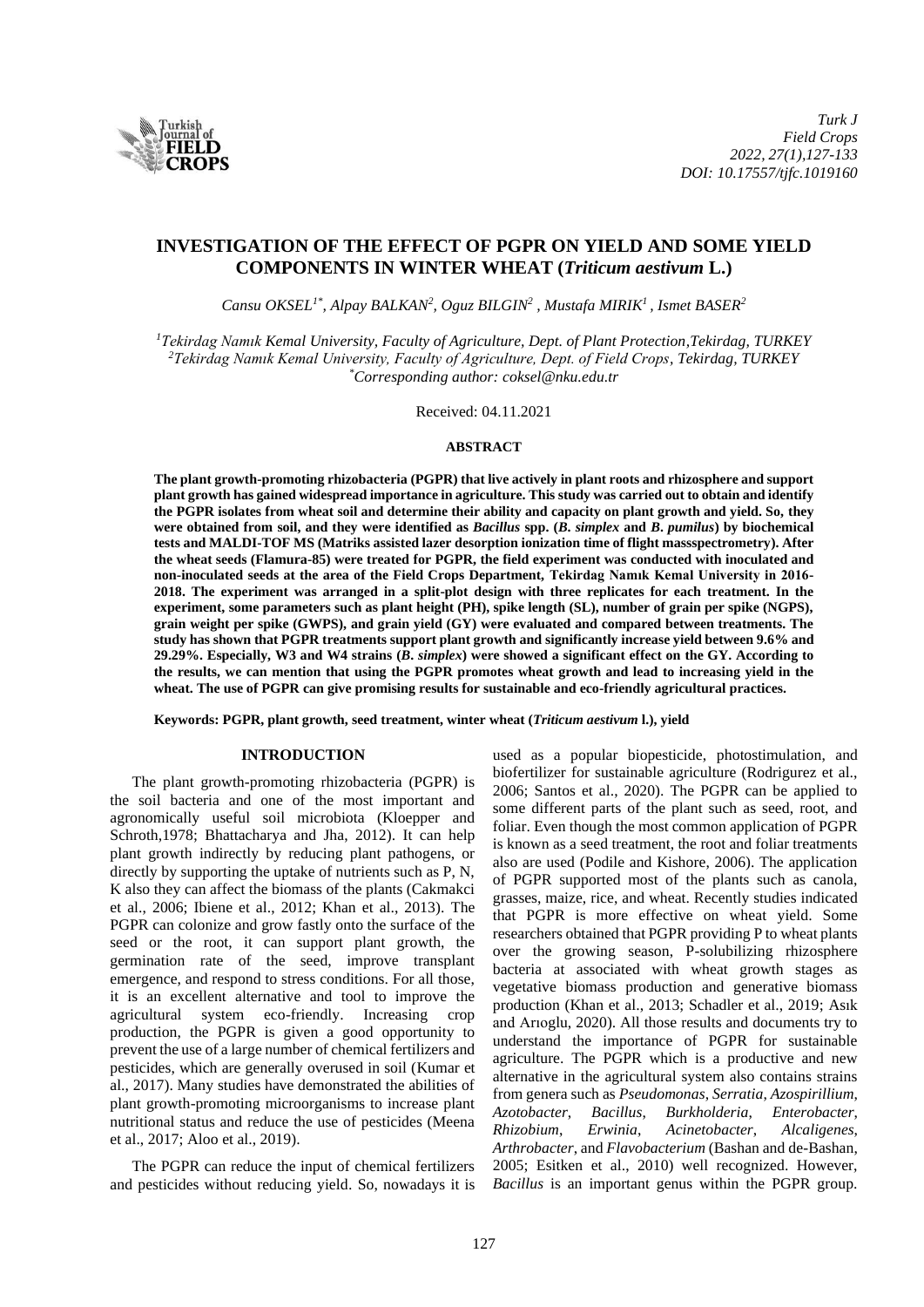More studies referred to *Bacillus* spp. produce endospores that can tolerate extremes of the condition such as temperature, pH, and exposure to pesticides and fertilizers. Also, *Bacillus* spp. have been shown to improve root growth and morphology total root area in crops (Backman et al., 1997; Adesemoye and Kloepper, 2009; Duca et al., 2014; Shen et al., 2016; Nguyen et al., 2019).

This study aimed to collect and identify the PGPR strains in the wheat fields and also obtain their ability and capacity on plant growth and yield under the field conditions.

# **MATERIALS AND METHODS**

#### *Isolation of the PGPR from soil*

Soil materials were collected from Tekirdag provinces during the 2015 and 2016 growing seasons. Nutrient agar (NA) media was used for isolation at  $10^{-5} - 10^{-6}$  serial dilutions. The agar plates were incubated at 28 °C for 48 h. Each colony was used as an isolate in NA plates and followed by purification on the new NA plate with a repeated plating method (Schmidt and Belser, 1982). A total of 53 candidate PGPR isolates were isolated and used for further study.

# *Selection of the PGPR*

Some tests such as hypersensitivity reaction test, soft rot test, and growth 37 °C were performed to select the candidate of PGPR isolates.

A hypersensitivity reaction test of the candidate PGPR isolates was carried out by inoculating tobacco leaves, using a highly concentrated bacterial suspension  $({\sim}10^8$ cfu/ml). The effectiveness of the bacterial isolates was evaluated by the absence of disease symptoms and hypersensitivity reaction. Candidate PGPR isolates were further checked for potato (*Solanum tuberosum* L.) soft rot test on potato slices. A loopful bacterial colony was taken from pure fresh culture and spread on surface-sterilized potato slices and incubated to obtain the occurrence of any soft rot on potato tissues. The existence of soft rot on potato slices showed the positive effect of pectolytic activities of the tested PGPR isolates. Lastly, the growth at 37 °C on the NA test was done. So human pathogenic isolates were eliminated with this test.

#### *Identification of PGPR*

Physiological and biochemical characteristics of the candidate PGPR isolates were determined with Gram reaction, oxidase, and production fluorescent pigmentation (Lelliot and Stead, 1987). After that, all isolates were analyzed with MALDI-TOF MS to be identified (Pavlovic et al., 2012). So, the raw spectra of the unknown PGPR isolates were used for pattern matching against the reference spectra of the database. The results of the patternmatching process were expressed as proposed by the manufacturer, with log (scores) values ranging from 0 (no similarity) to 3 (absolute identity) (Carolis et al., 2012; Ziegler et al., 2012; Uysal et al., 2019)

# *Seed inoculation*

The Flamura-85 wheat cultivar was used as experimental material in this study. Seeds of the cultivar were done surface-sterilization using 0.1% NaClO for 2 min and rinsed five times with sterilized water. Candidate PGPR isolates were grown on NA for experiments. A single colony from each isolate was transferred into a 50 ml flask, containing nutrient broth (NB) and kept in flasks overnight on a rotating shaker at 200 rpm. Bacteria grown on NB were diluted with sterile NB. to a final concentration was arranged as  $10^8$  CFU (colony forming unit) ml<sup>-1</sup> in a spectrophotometer. For treatments, wheat seeds were inoculated with the candidate PGPR suspension of  $10^8$  CFU ml-1 along for 30 min before sowing. For control, noninoculated seeds were used.

# *Field experiment*

The experimental site and growing conditions: This study was carried out in the experimental area of Field Crops Department of Agricultural Faculty of Tekirdag Namik Kemal University, Tekirdag, Turkey during the 2016-2017 and 2017-2018 wheat growing seasons. Tekirdag district locates at latitude  $40^{\circ}$  36'- $40^{\circ}$  31' and longitude 26° 43'-28° 08'and altitude is 10 m. The climate data during the 2016-2017 and 2017-2018 wheat growing seasons and long-term average were given in Table 1. In the first year of the study, the total precipitation and the average temperatures were 360.3 mm and 9.8 °C, respectively. (Table 1). In the second year of the study, the total precipitation and the average temperatures were 612.7 mm and 12.1 °C respectively (Table 1).

**Table 1.** The monthly climatical data measured during the winter wheat-growing seasons in 2016-2017 and 2017-2018\*

| Months   | Precipitation (mm) |                          |           | Average temperature $({}^{\circ}C)$ |                          |           |  |
|----------|--------------------|--------------------------|-----------|-------------------------------------|--------------------------|-----------|--|
|          | 2016-17            | 2017-18                  | Long term | 2016-17                             | 2017-18                  | Long term |  |
| November | 43.1               | 85.2                     | 55.2      | 3.8                                 | 11.7                     | 11.4      |  |
| December | 43.1               | 94.8                     | 86.2      | 3.8                                 | 9.5                      | 7.2       |  |
| January  | 107.0              | 76.5                     | 69.9      | 1.9                                 | 6.6                      | 4.4       |  |
| February | 38.8               | 95.3                     | 54.7      | 6.5                                 | 7.2                      | 5.3       |  |
| March    | 32.2               | 63.7                     | 55.6      | 9.1                                 | 10.2                     | 6.8       |  |
| April    | 51.6               | 10.6                     | 42.9      | 11.2                                | 14.0                     | 11.5      |  |
| May      | 16.7               | 114.2                    | 37.6      | 16.8                                | 15.2                     | 16.6      |  |
| June     | 36.8               | 75.4                     | 37.8      | 22.0                                | 22.4                     | 22.5      |  |
| Total    | 369.3              | 612.7                    | 439.9     | -                                   | $\overline{\phantom{0}}$ |           |  |
| Average  | -                  | $\overline{\phantom{0}}$ | -         | 9.38                                | 12.1                     | 28.9      |  |

\*Source: Tekirdag meteorology station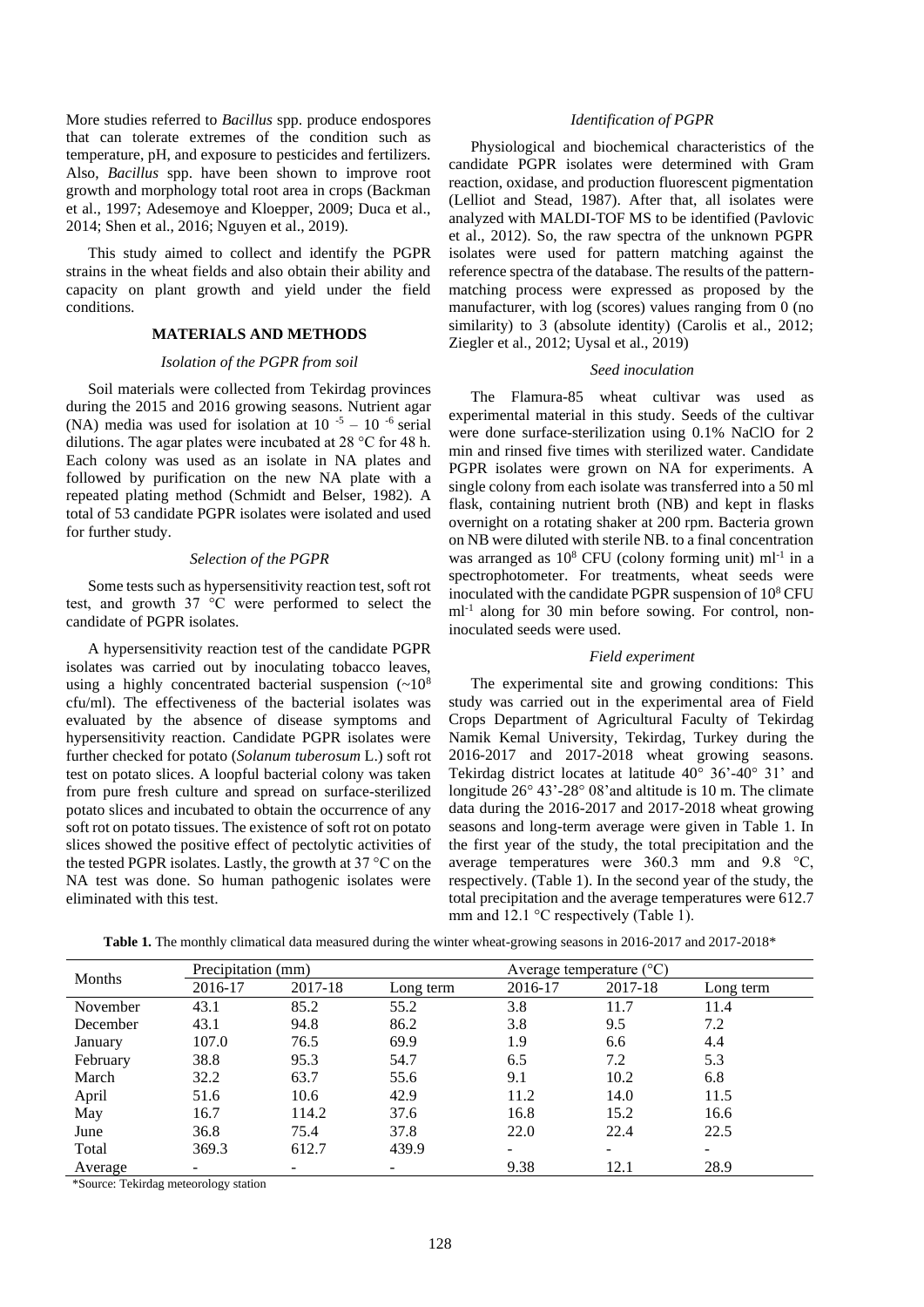Under field conditions, inoculated and non-inoculated wheat seeds were sown in Tekirdag on November 10, 2016, for first-year experiments and November 15, 2017, for second-year experiments with a density of 500 grains m<sup>-2</sup>. The plot size was  $5.10 \text{ m}^2 (5 \text{ m} \text{ x } 1.02 \text{ m})$ . The experiments were arranged in randomized complete block design with 3 replicates. For two years the experiment was fertilized at different times along season like sowing (20.20.0 composed fertilizer), tillering (urea, %46 N), and stem elongation ( calcium ammonium nitrate %26N). The experiment was harvested in early July and yield and yield components were studied.

#### *Statistical analysis*

The JMP version 5.0 package statistical software was used for all data involving calculations and the comparison of each isolate for all measurements. The data were statistically analyzed using ANOVA. Duncan's multiple range test at a probability level of 0.05 was used to separate the means.

### **RESULTS**

# *Isolation and selection of the candidate PGPR strains*

A total of 53 candidate PGPR were isolated from wheat fields in Tekirdag. All isolates were subjected to growth at 37°C, tobacco (*Nicotiana tabacum*) HR, and potato rotting. Following the tests, none of the strains grown at 37 C, 46 isolates were found positive for tobacco HR. Any isolates weren't shown pectolytic activity on potato slices (Table 2). So, seven-candidate PGPR strains were retained for using further study.

| Strain<br>code | Bacterial species |                          |  | Gram reaction Florescent Oxidase HR Pectolytic activity | Growth at $37^{\circ}$ C |
|----------------|-------------------|--------------------------|--|---------------------------------------------------------|--------------------------|
| W1             | B. pumilus        |                          |  |                                                         |                          |
| W <sub>2</sub> | <b>B.</b> simplex | $\overline{\phantom{a}}$ |  |                                                         |                          |
| W <sub>3</sub> | <b>B.</b> simplex |                          |  |                                                         |                          |
| W4             | <b>B.</b> simplex |                          |  |                                                         |                          |
| W <sub>5</sub> | <b>B.</b> simplex |                          |  |                                                         |                          |
| W <sub>6</sub> | $B.$ simplex      |                          |  |                                                         |                          |
| W7             | B. pumilis        | $\overline{\phantom{a}}$ |  |                                                         | -                        |

**Table 2.** Identification of candidate PGPR strains

W1: B. pumilus, W2: B. simplex, W3: B. simplex, W4: B. simplex, W5: B. simplex, W6: B. simplex, W7: B. pumilus They are code or name of bacterial strain that are identified as *B. pumilus* and *B. simplex*

# *Identification of candidate PGPR strains*

According to the biochemical characterization of strains were identified *Bacillus* genera including *B*. *simplex* and *B*. *pumilus* (Table 2).

identified like biochemical test results as *B*. *simplex* and *B*. *pumilus*.

# *Effect of plant growth and yield under field conditions*

Two out of seven strains were selected according to their biochemical test results. Then these two strains were analyzed by MALDI-TOF MS. The strains were similarly

Results of variance analyses are presented in Table 3. The results indicated that grain yield (GY), spike length (SL), plant height (PH), number of grain per spike (NGPS), and grain weight per spike (GWPS) had some difference at 1% probability level (Table 3).

| S.O.V        | GY           | SL         | PН         | <b>GWPS</b> | <b>NGPS</b> |
|--------------|--------------|------------|------------|-------------|-------------|
| Replication  | 1732.646ns   | $0.175$ ns | 15.484 ns  | $0.051$ ns  | $0.776$ ns  |
| Year $(Y)$   | 403333.333** | 0.630ns    | 48.682ns   | $0.745***$  | 58.963**    |
| Strain $(S)$ | 6725.131**   | 0.158ns    | 7.850ns    | 0.029ns     | 5.389ns     |
| YxS          | 10476.762**  | 0.233ns    | $48.510**$ | $0.189**$   | $27.661**$  |
| Error        | 1636.268     | 0.181      | 13.930     | 0.034       | 3.925       |
| General      | 12261.700    | 0.194      | 18.980     | 0.072       | 8.715       |

\*: significant at  $\alpha$  level %5, \*\*: significant at  $\alpha$  level %1, ns: non-significant,

S.O.V: source of variation, GY: grain yield, SL: spike length, PH: plant height, GWPS: spike length, NGPS: grain weight per spike

The morphological properties such as PH, SL, NGPS, GWPS, and GY were observed and evaluated for each of the PGPR strains treatment and compared with the noninoculated control. The statical analysis indicated that interaction between grain yield and years was found significantly important (Table 3). Therefore, the years were evaluated separately (Table 4).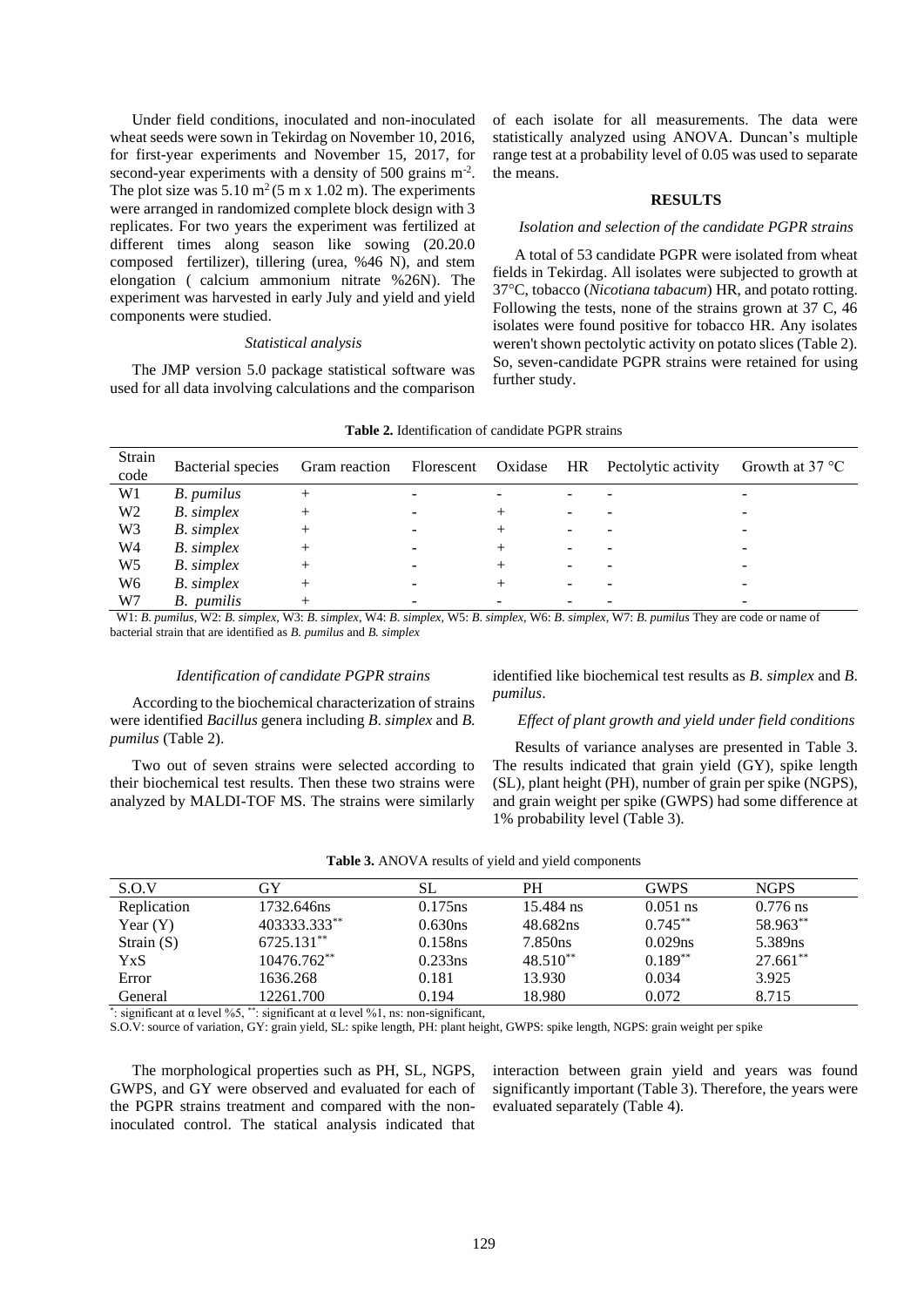| 2016-2017 field trails |           |           |                    |                    |                             |  |
|------------------------|-----------|-----------|--------------------|--------------------|-----------------------------|--|
| Treatment              | $PH$ (cm) | $SL$ (cm) | <b>NGPS</b>        | GWPS(g)            | $GY$ (kg ha <sup>-1</sup> ) |  |
| W1                     | 92.63     | 9.67      | 41.40b             | 2.08c              | 7236.6ab                    |  |
| W2                     | 90.06     | 9.36      | 40.33 <sub>b</sub> | 2.03c              | 6963.3cd                    |  |
| W3                     | 89.70     | 9.53      | 41.20ab            | 2.10abc            | 7443.3a                     |  |
| W4                     | 88.53     | 9.57      | 44.26ab            | 2.44a              | 6790.0d                     |  |
| W5                     | 86.76     | 9.74      | 46.20a             | 2.42ab             | 6566.6e                     |  |
| W6                     | 94.20     | 9.77      | 41.93ab            | 2.19abc            | 6973.3bcd                   |  |
| W7                     | 93.30     | 9.47      | 39.80ab            | 2.08 <sub>bc</sub> | 7016.6bc                    |  |
| Control                | 93.96     | 9.61      | 40.00ab            | 2.02c              | 6946.6cd                    |  |
| <b>MSE</b>             |           |           | 3.585              | 0.025              | 38.506                      |  |
| 2017-2018 field trails |           |           |                    |                    |                             |  |
| W1                     | 87.80     | 9.33a     | 42.16bc            | 2.00ab             | 4326.6ab                    |  |
| W2                     | 85.36     | 9.50ab    | 44.40abc           | 1.93ab             | 4130.0b                     |  |
| W3                     | 88.93     | 8.96b     | 43.43abc           | 1.61b              | 5163.3ab                    |  |
| W4                     | 90.86     | 9.10b     | 41.76bc            | 1.73 <sub>b</sub>  | 6090.0a                     |  |
| W5                     | 94.46     | 8.90b     | 40.66c             | 1.63 <sub>b</sub>  | 5403.3ab                    |  |
| W6                     | 86.56     | 9.33ab    | 43.00bc            | 1.87b              | 5660.0ab                    |  |
| W7                     | 90.73     | 9.43ab    | 46.56ab            | 2.43ab             | 5786.6ab                    |  |
| Control                | 85.93     | 10.00a    | 47.63a             | 2.33a              | 4710.0ab                    |  |
| MSE                    |           |           | 4.362              | 0.040              | 3255.619                    |  |

**Table 4.** Means of yield and yield components of wheat at different PGPR straints in the field trial run in the 2016 -17 and 2017-18 periods

MSE: mean squared error, W1: B. pumilus, W2: B. simplex, W3: B. simplex, W4: B. simplex, W5: B. simplex, W6: B. simplex, W7: B. pumilus W1: B. pumilus, W2: B. simplex, W3: B. simplex, W4: B. simplex, W5: B. simplex, W6: B. simplex, W7: B. pumilus They are code or name of bacterial strain that are identified as *B. pumilus* and *B. simplex*

# *The number of grain per spike*

In the first year, the application of PGPR was measured between 39.80 to 46.20 and 40.66 to 46.56 in the second year. Especially, W5 was increased number of grain pers pike compared to control. W5 strain showed highly effective at 15.5% (Table 4). Also, the mean values of NGPS in 2017-18 were higher than in 2016-17. This may have been caused by longer spikes in 2018 when the high rainfall was received. It can be said that high precipitation affects NGPS.

# *Spike length*

Results of ANOVA indicated a statistically significant difference in spike length was not affected by any PGPR treatments (Table 3) when both years' experiments were evaluated. It varied between 9.47 and 9.77 cm in the first year and 8.90 to 9.43 cm in the second year (Table 4). Also, the first-year experiment showed that the W5 strain was enhanced SL at the rate of 1.35 (Table 4).

### *Plant height*

All treatments were in the same group as statistically, W5 PGPR treatment (86.76 cm) in the first year and W2 PGPR treatment (85.36 cm) in the second year decreased the plant height (Table 4). The mean value of PH in 2016- 17 was higher than in 2017-18 years. However, the mean values of SL in the 2016-17 year were lower than the 2017- 18 year. These two results were parallel each together. The higher amount of precipitation in the first year was enhanced to PH. But it may get lower the mean value of SL (Table 4).

# *Grain weight per spike*

It ranged from 2.03 g to 2.44 g in the first year and 1.63 g to 2.43 g in the second year (Table 4). Grain weight per spike was not affected by PGPR treatments (Table 3). However, in the first year, the W4 strain increased grain weight per spike at the rate of 20.79% (Table 4).

# *Grain yield*

It was markedly influenced by PGPR treatments. The application of PGPR except in the first-year results indicated that W3 increased the value  $(7443.3 \text{ kg} \text{ ha}^{-1})$  of GY at the rate of 7.15%. Also, W1 (7236.6 kg ha<sup>-1</sup>) and W7 (7016.6 kg ha-1 ) led to more grain yield when compared to non-inoculated control. However, second-year experiments, W3, W4, W5, W6, and W7 increased the GY between 9.62% and 29.29% (Table 4). According to results, strains were found the effects on plant growth during 2017- 2018. The PGPR has supported wheat growth. So, our results indicated that as expected results, mean values of GY in 2016-2017 were higher than 2017-2018.

#### **DISCUSSION**

Wheat is one of the world's most important crops. Over 760 million tons of wheat were produced in 2020 worldwide (FAO,2021). The potential of wheat yield represents the yield of a cultivar grown in environments which is an adaptation of nutrients and water regime, pesticide application influences wheat yield and quality (Kovacevic, 2007). Recently, some studies that include a way to protect plants and soil against chemical damage, maintained to rise yield and quality of wheat. The use of PGPR-based products has given the opportunities that they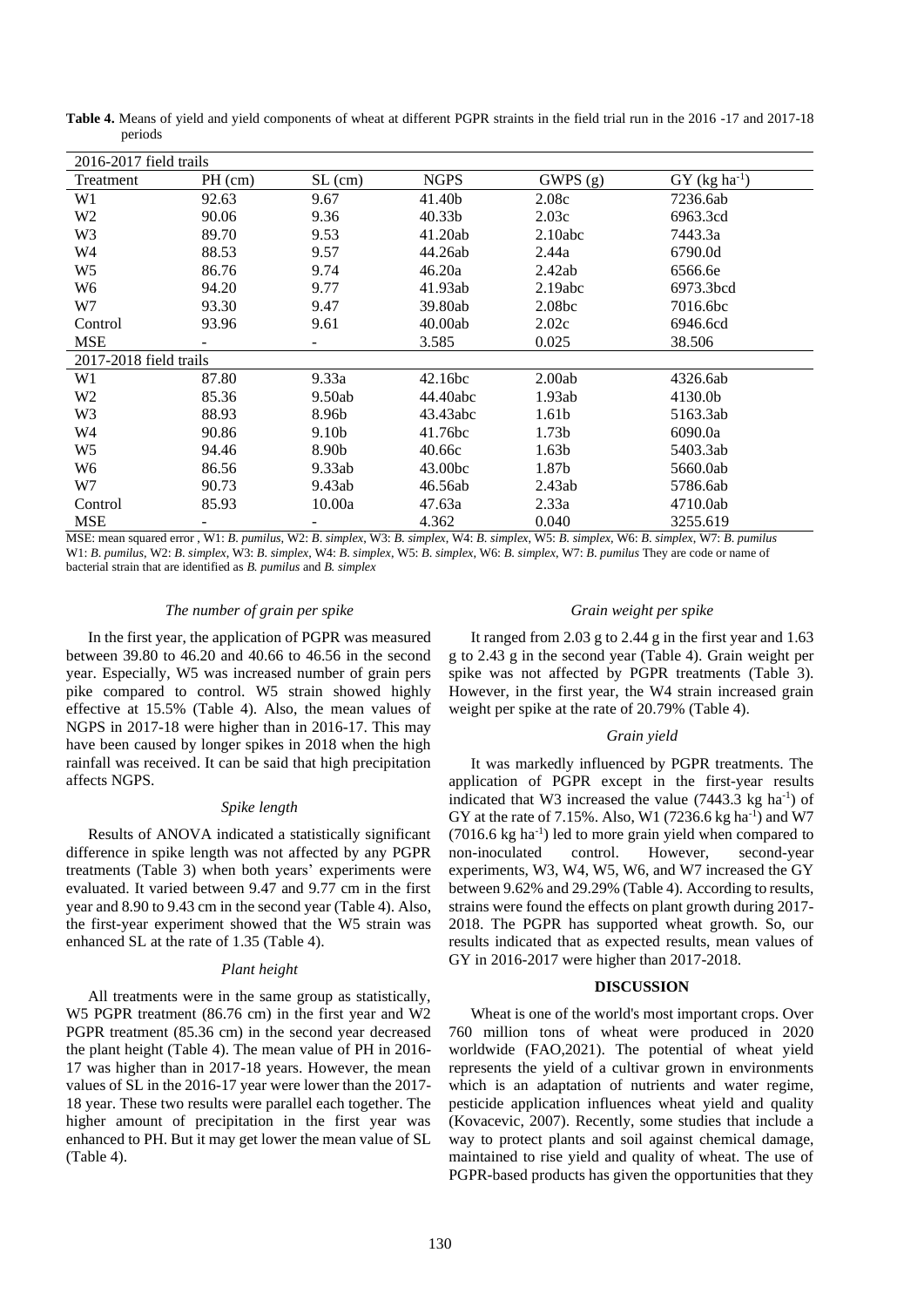are considered safer than many of the chemicals now in use and not considered harmful to ecological processes or the environment (Lucas Garcia et al., 2004).

Here, the PGPR isolates were collected and identified as *Bacillus* spp. including *B*. *pumilus* and *B. simplex* strains by biochemical tests and MALDI-TOF MS assay. Following studies to obtain the PGPR strains ability on wheat growth and yield in field conditions. Previous studies indicated that *Bacillus* spp. associated with rhizosphere is one of the important PGPR. The first commercial bacterial fertilizer called Alinit was developed from *Bacillus* spp. They could support the plants in many ways such as biofilm could develop biofilms, solubilization phosphate, N fixing, or uptake nutrients. However, *Bacillus* spp. increased crop yield by 40% (Kilian et al., 2000; Haas and Defago, 2005; Beauregard et al., 2013; Lyngwi and Joshi, 2014; Berendsen et al., 2016).

In the present study, to determine whether PGPR interaction ability could make enhance plant performance, a field experiment was carried out with PGPR (*B*. *simplex* and *B*. *pumilus*) inoculated seeds and non-inoculated seeds. In the first-year experiment, PGPR showed increasing all plant parameters such as PH, SL, NGPS, GWPS, and GY. On the other hand, the second-year experiment indicated that PGPR just increased PH and GY. Also, both PH and GY values have been higher percentages than in the firstyear experiment. Up to this point, when the results for both years were compared with control, the weather condition such as temperature and rainfall might have played a key role. PGPR strains were risen the GY by over 29% in the second year according to control. However, GY was increased over by 7% in the first year. Nguya et al. (2019) mentioned that the response of PGPR strains seems to correlate with air and soil temperate during winter. The low temperature might make a negative effect on the colonization and survival of PGPR when seeds are inoculated and sown in autumn. As a parallel with our results, the temperature for the first year in autumn was lower (3.8 °C) than the second year (11.7 °C). So, PGPR might not survive in the condition. Also, higher colonization at early stages helps PGPR to be more competitive. In addition, PGPR cannot better-adapted local microflora and soil microfauna (Bashan et al., 2014). Therefore, *Bacillus* spp. strains referred to in this study could not be successful to colonize in the first year because of weather and other microorganism population in the soil. So, in the second year, the temperature was suitable for *Bacillus* strains also they might have better-adapted ability and extent their population. For all those, *Bacillus* strains led to a rising rate of GY from 7% to 29%. In the present research, a significant increase in GY was recorded in treatments where all these PGPR species were inoculated. This increase in yield might be the result of N fixing and phosphate solubilization capacity of these inoculated strains (Krey et al., 2013; Puri et al., 2016). Grain yield is one of the significant parameters between yield and yield components. It is usually characterized by biotic and abiotic environmental factors. The present study mentions that

PGPR led to having more grain yield. The results were in agreement with the finding of Dobbelaere et al. (2001) and Saber et al. (2012). Moreover, *Bacillus* strains were increased PH for two years. Similarly, Kumar et al. (2014) were reported that *B*. *megaterium* has a positive effect on the PH. Interestingly, Akbar et al. (2019) referred to species of *Bacillus* MCR-7, *B. subtilis* did not show promising results on GWPS. Conversely, our result indicated that *B. simplex* strain W4 increased GWPS in the first-year field experiment. It also pointed out variable significant differences in the bioactivity of different types of similar PGPR species (Shaharooa et al., 2008). However, Alsaady et al. (2020) point out the number of grains per spike. They indicated those treatments of PGPR such as *Pseudomonas fluorescens*, *Streptomyces*, *Azotobacter*, *Azospirillum*, *B*. *subtilis, B*. *pumilis*, and bacterial mixture found effective on NGPS. Similarly, the treatment of the W5 strain led to a significant increase in NGPS in this study.

The value of yield independence of yield components such as plant height, spike length, leaf area, or stem high were also found associated with the vegetative period. These components are in direct connection with productivity in wheat (Knezevic et al., 2007). So, the study results were given a similar outcome with previous studies. For two years field experiments were given evidence to see the effect of PGPR on plants growth and yield. Also, *Bacillus* strains referred to as *B*. *simplex* and *B*. *pumilus* increased the yield like as most studies (Turner and Backman 1991; Garcia et al., 2003; Kokolis-Burella et al., 2003; Adesomoye et al., 2008; Mısra et al., 2010; Yildirim et al., 2011; Ibiene et al., 2012). Besides, for each year, observed the yield parameters showed some changes. We have thought that the climate and environmental factors are caused the changes (Bouaziz and Hicks, 1990; Acevedo et al., 1991; de Freitas and Germida, 1992; Dobbelaere et al., 2001).

### **CONCLUSIONS**

In conclusion, the PGPR has some ability such as the use of biofertilizer to grow plants and pesticides for plant diseases. Therefore, it increases agricultural productivity and has an important role in the sustainable agricultural industry. The present study indicates the beneficial effects of *B*. *simplex* and *B*. *pumilus* strains inoculation on wheat growth in field conditions. The results of grain yield indicated that *B*. *simplex* and *B*. *pumilus* have an advantage especially strain W3 and W4 led to a significant increase in grain yield. It is concluded that the application of PGPR performed better than non-inoculated application. Therefore, PGPR seems a good alternative instead of using synthetic chemical fertilizers. This approach could be reduced the application of synthetic chemical fertilizers. According to our results, PGPR has promising and eco- and environmentally-friendly, and economical outcomes for winter wheat growth and production. It should be developed for future studies as multidisciplinary for the sustainability of winter wheat production.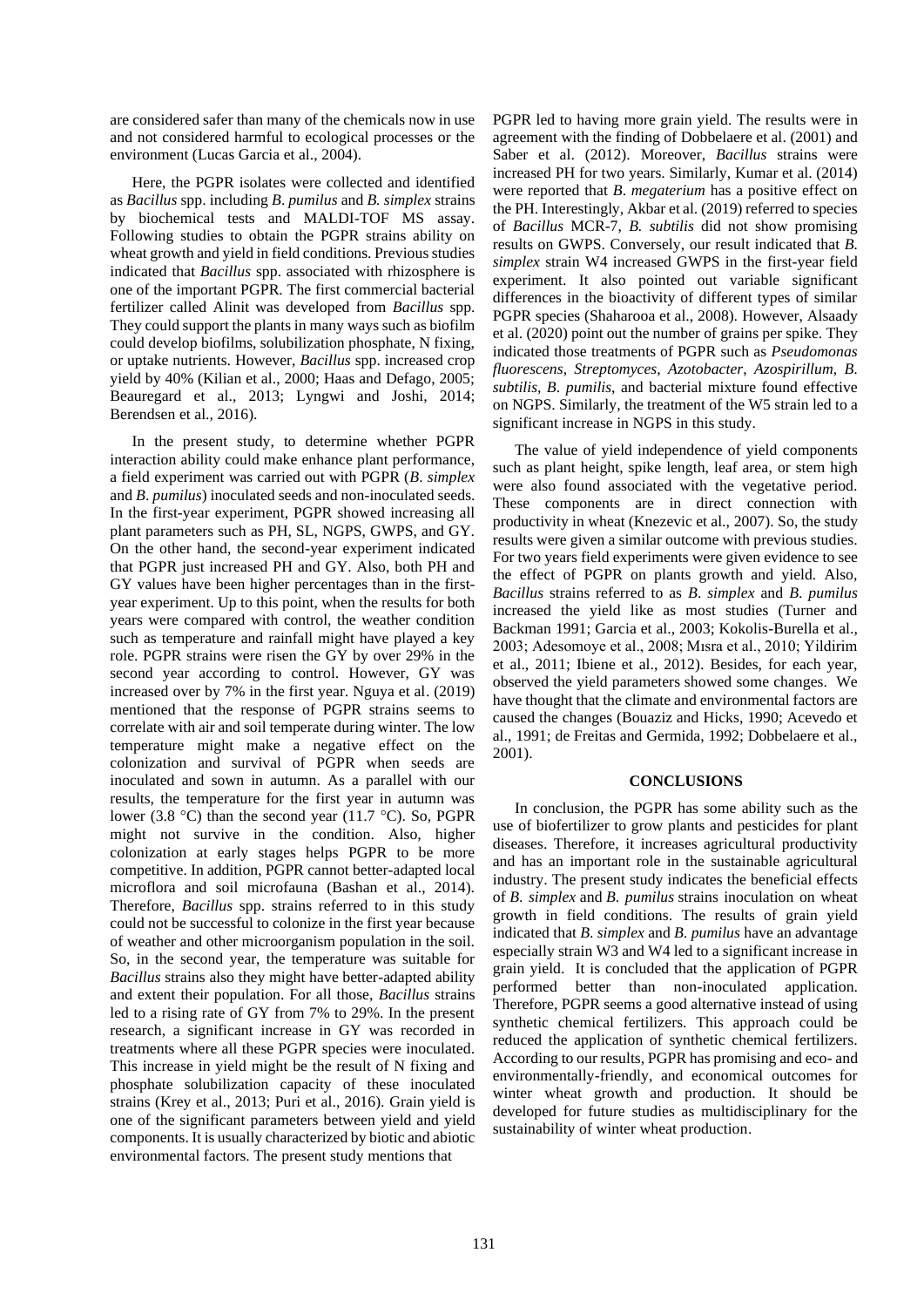### **LITERATURE CITED**

- Acevedo, E., M. Nachit and G. Ortiz-Ferrara. 1991. Effects of heat stress on wheat and possible selection tools for use in breeding for tolerance. In D.A Saunders, ed. Wheat for the Nontraditional Warm Areas, p. 401-421. Mexico, D.F.: CIMMYT.
- Adesemoye A.O., M. Obini and E.O. Ugoji. 2008. Comparison of plant growth promotion with  *Pseudomonas aeruginosa* and *Bacillus subtilis* in three

vegetables. Brazilian J. Microbiol. 39: 423–426.

- Adesemoye, A., H. Torbert and J. Kloepper. 2009. Plant growthpromoting rhizobacteria allow reduced application rates of chemical fertilizers. Microbial Ecology 58: 921e929.
- Akbar M., N. Aslam, T. Khalil, S. Akhtar, E. M. Siddiqi and M.S. Iqbal. 2019. Effects of seed priming with plant growthpromoting rhizobacteria on wheat yield and soil properties under contrasting soils. Journal of Plant Nutrition 42(17): 2080-2091[. https://doi.org/10.1080/01904167.2019.1655041.](https://doi.org/10.1080/01904167.2019.1655041) (Accessed September 20, 2019).
- Alsaady, M.H.M., H.A. Salim, H.M. Aboud, R.A. Al-ani and A.K. Abdulrazzaq. 2020. Impact of PGPR bacteria against crown rot disease on wheat. Science Archives 1(3): 89-97.
- Aloo, B.N., B.A Makumba and E.R. Mbega. 2019. The potential of Bacilli rhizobacteria for sustainable crop production and environmental sustainability. Microbiol. Res. 219: 26–39.
- Backman, P.A., M. Wilson and J.F. Murphy. 1997. Bacteria for biological control of plant diseases. In N. A. Rechcigl, & J. E. Rechcigl (Eds.), Environmentally safe approaches to crop disease control (pp. 95e109). Boca Raton, FL: Lewis Publishers.
- Bashan, Y. and L.E.de-Bashan. 2005.Bacteria plant growthpromotion. In: Hillel, D. (Ed.), Encyclopedia of Soils in the Environment. Elsevier, Oxford, pp. 103–115.
- Bashan, Y., L.E. de-Bashan S.R. Prabhu and J.P. Hernandez. 2014. Advances in plant growth-promoting bacterial inoculant technology: formulations and practical perspectives (1998–2013). Plant Soil 378: 1–33.
- Battacharyya P.N and D.K. Jha. 2012. Plant growth-promoting rhizobacteria (PGPR): emergence in agriculture. World J Microbiol Biotechnol 28(4):1327-50.
- Beauregard, P. B., Y. Chai, H. Vlamakis, R. Losick and R. Kolter. 2013. *Bacillus subtilis* biofilm induction by plant polysaccharides. Proc. Natl. Acad. Sci. U.S.A. 110, E1621– E1630. doi: 10.1073/pnas.1218984110.
- Berendsen, E. M., R.A. Koning, J. Boekhorst, A. de Jong, O.P. Kuipers and M.H.J. Wells-Bennik. 2016. High-level heat resistance of spores of *Bacillus amyloliquefaciens* and *Bacillus licheniformis* results from the presence of a spoVA operon in a Tn1546 transposon. Front. Microbiol. 7. DOI: [https://doi.org/10.3389/](about:blank) fmicb.2016.01912. (Accessed September 20, 2021).
- Bouaziz, A. and D.R. Hicks. 1990. Consumption of wheat seed reserves during germination and early growth as affected by soil water potential. Plant and Soil 128:161-165.
- Carolis, E.D., B. Posteraro, C. Lass-Flo, A. Vella, A.R. Florio, R. Torelli, C. Girmenia, C. Colozza, A.M. Tortorano, M. Sanguinetti and G. Fadda. 2012. Species identification of *Aspergillus, Fusarium* and *Mucorales* with direct surface analysis by matrix-assisted laser desorption ionization timeof-flight mass spectrometry. Clinic Microbiology Infect. 18:475-484.
- Cakmakci, R., F. Donmez, A. Aydın and F. Sahin. 2006.Growth promotion of plants by plant growth-promoting rhizobacteria under greenhouse and two different field soil conditions. Soil Biol. Biochem. 38:1482–1487.
- Dobbelaere, S., A. Croonenborghs, A. Thys, D. Ptacek, J. Vanderleyden, P. Dutto, C. Labandera-Gonzalez, J. Caballero-Mellado, J.F. Aguirre, Y. Kapulnik, S. Brener, S. Burdman, D. Kadouri, S. Sarig and Y. Okon. 2001. Responses of agronomically important crops to inoculation with *Azospirillum*. Funct. Plant Biol. 28: 871–879.
- Duca, D., J. Lorv, C.L. Patten, D. Rose and B.R. Glick. 2014. Indole-3-acetic acid in plant-microbe interactions. Antonie Van Leeuwenhoek 106: 85–125. doi: 10.1007/s10482-013- 0095-y
- Esitken, A., H.E. Yildiz, S. Ercisli, M.F. Donmez, M. Turan and A. Gunes. 2010. Effects of plant growth-promoting bacteria (PGPB) on yield, growth, and nutrient contents of organically grown strawberry. Sci.Hortic. 124:62–66.
- Food and Agriculture Organization of National United (FAO). 2021. [https://www.fao.org/faostat/en/#data/QCL.](https://www.fao.org/faostat/en/#data/QCL) (Accessed February 22, 2022).
- de Freitas, J.R. and J.J. Germida. 1992. Growth promotion of winter wheat by fluorescent pseudomonads under field conditions. Soil Biol. Biochem. 24:1137–1146.
- Garcia L.J.A., A. Probanza, B. Ramos, F.J.G. Manero. 2003. Effects of three plant growth-promoting rhizobacteria on the growth of transplants of tomato and pepper in two different sterilized and non-sterilized peats. Arch. Agro. Soil Sci. 49: 119–127.
- Haas, D. and G. Defago 2005. Biological control of soil-borne pathogens by fluorescent pseudomonads. Nat. Rev. Microbiol. 3: 307–319. doi: 10.1038/nrmicro1129.
- Ibiene A.A., J.U. Agogbua, I.O. Okonko and G.N. Nwachi. 2012. Plant growth-promoting rhizobacteria (PGPR) as biofertilizer: effect on the growth of *Lycopersicum esculentus*. J. American Sci. 8(2): 318–324.
- Khan, Md. A, M.M. Rahman, M. Tania, N.F. Shoshee, A. Xu and H. Chen. 2013. Antioxidative potential of *Duranta repens*  (LINN.) fruits against H2O<sup>2</sup> induced cell death *in vitro*. Afr J Tradit Complement Altern Med. 10(3):436-441.
- Kilian, M., U. Steiner, B. Krebs, H. Junge, G. Schmiedeknecht and R. Hain. 2000. FZB24R *Bacillus subtilis* – mode of action of a microbial agent enhancing plant vitality. Pflanzenschutz Nachr. Bayer. 1: 72–93.
- Kloepper J.W. and M.N Schroth. 1978. Plant growth-promoting rhizobacteria on radishes. In: Proceedings of the International Conference on Plant Pathogenic Bacteria. pp.879–882.
- Kokalis-Burelle N., C.S. Vavrina, M.S. Reddy and J.W. Kloepper. 2003. Amendment of muskmelon and watermelon transplant media with plant growth-promoting rhizobacteria: Effects on transplant quality, disease, and nematode resistance. HortTech. 13(3):476–482.
- Kovacevic, V. 2007. Improvement of acid soils utilization by agromeliorative treatments. In: Monograph, Improvement of agricultural production in Kosovo and Metohia, (ed. D. Knežević) pp.158-167.
- Krey, T., N. Vassilev, C. Baum and B. Erichler-Lobermann. 2013. Effects of long-term phosphorus application and plantgrowth-promoting rhizobacteria on maize phosphorus nutrition under field conditions. European Journal of Soil Biology. 55:124-130.
- Kumar, A., B.R. Maurya and R. Raghuwanshi. 2014. Isolation and characterization of PGPR and their effect on growth, yield and nutrient content in wheat (*Triticum aestivum* L.). Biocataly. Agric. Biotechnol. 3:121–128.
- Kumar, A., B.R. Maurya, R. Raghuwanshi, V.S. Meena and M. Tofazzal Islam. 2017. Co-inoculation with enterobacter and rhizobacteria on yield and nutrient uptake by wheat (*Triticum aestivum* L.) in the alluvial soil under the Indo-Gangetic Plain of India. J. Plant Growth Regul. 36:608–617.